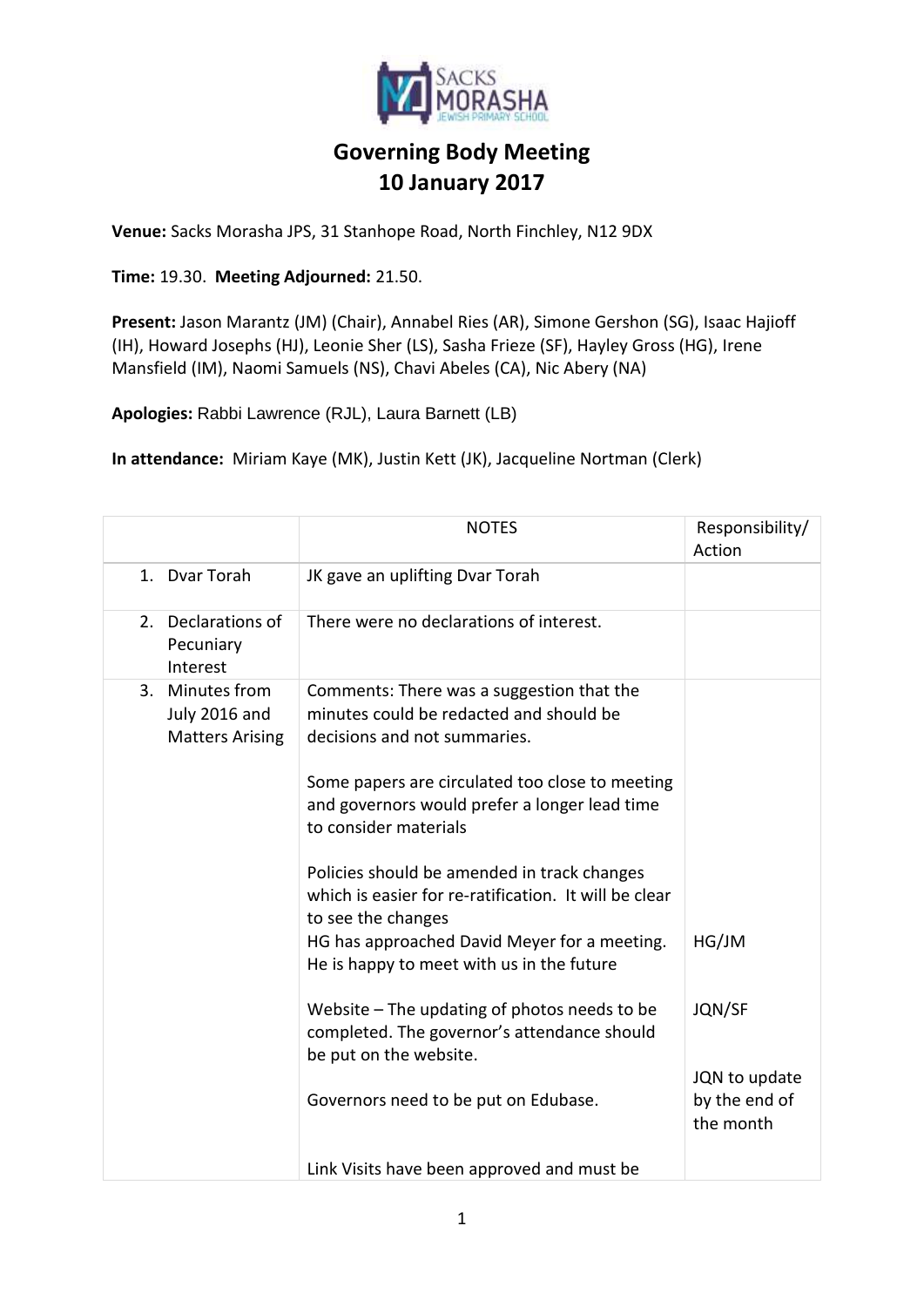

|                               | arranged through HG. Governors without a link<br>area need to do a learning walk.                                                                                                                                                                                                                                                                                                                       |                                                                     |
|-------------------------------|---------------------------------------------------------------------------------------------------------------------------------------------------------------------------------------------------------------------------------------------------------------------------------------------------------------------------------------------------------------------------------------------------------|---------------------------------------------------------------------|
|                               | Two Governors need to complete Safer<br>Recruitment training as a matter of urgency.                                                                                                                                                                                                                                                                                                                    | HG to send out<br>dates out for<br>Spring and<br>Summer term        |
|                               | SEF to be revisited in March meeting                                                                                                                                                                                                                                                                                                                                                                    | SG and SF-JSN                                                       |
|                               | Solicitor has signed off policy and admissions<br>policy and SIF 2018-19 has gone to consultation.                                                                                                                                                                                                                                                                                                      | to get their<br>details                                             |
|                               |                                                                                                                                                                                                                                                                                                                                                                                                         | HG                                                                  |
| Headteacher's<br>4.<br>Report | Attendance - slight drop but nothing to worry<br>about. We have been ranked 8 <sup>th</sup> in Barnet, last<br>year we were 25th.                                                                                                                                                                                                                                                                       |                                                                     |
|                               | Looked after Children/SEN = still no children<br>with an education health care plan/or<br>statement. SLT looking pastorally at SEN<br>children in particular. Trying to see who is SEN<br>or who needs pastoral support.<br>The school is exploring whether a school<br>councillor would be better than house support<br>would be beneficial for pupils. There is a need<br>for this type of provision. | SLT to develop<br>and report<br>back to GB in<br><b>Summer Term</b> |
|                               | Sport Premium - the second tranche of funding<br>through which was approximately £6000. We<br>are spending £16,000 on sport in school.<br>Football coaching, playtime in park, sport<br>partnership. Clubs have become more rigorous                                                                                                                                                                    | SLT to develop<br>and report<br>back                                |
|                               | A new teacher joined the school from Beit<br>Shvidler and he is settling well. Maternity cover<br>has started in Year 3.                                                                                                                                                                                                                                                                                | HG/JQN to put<br>updated<br>information on<br>website               |
|                               | Uniform - our uniform lets us down as children<br>wear many variants of the uniform. PE uniform                                                                                                                                                                                                                                                                                                         |                                                                     |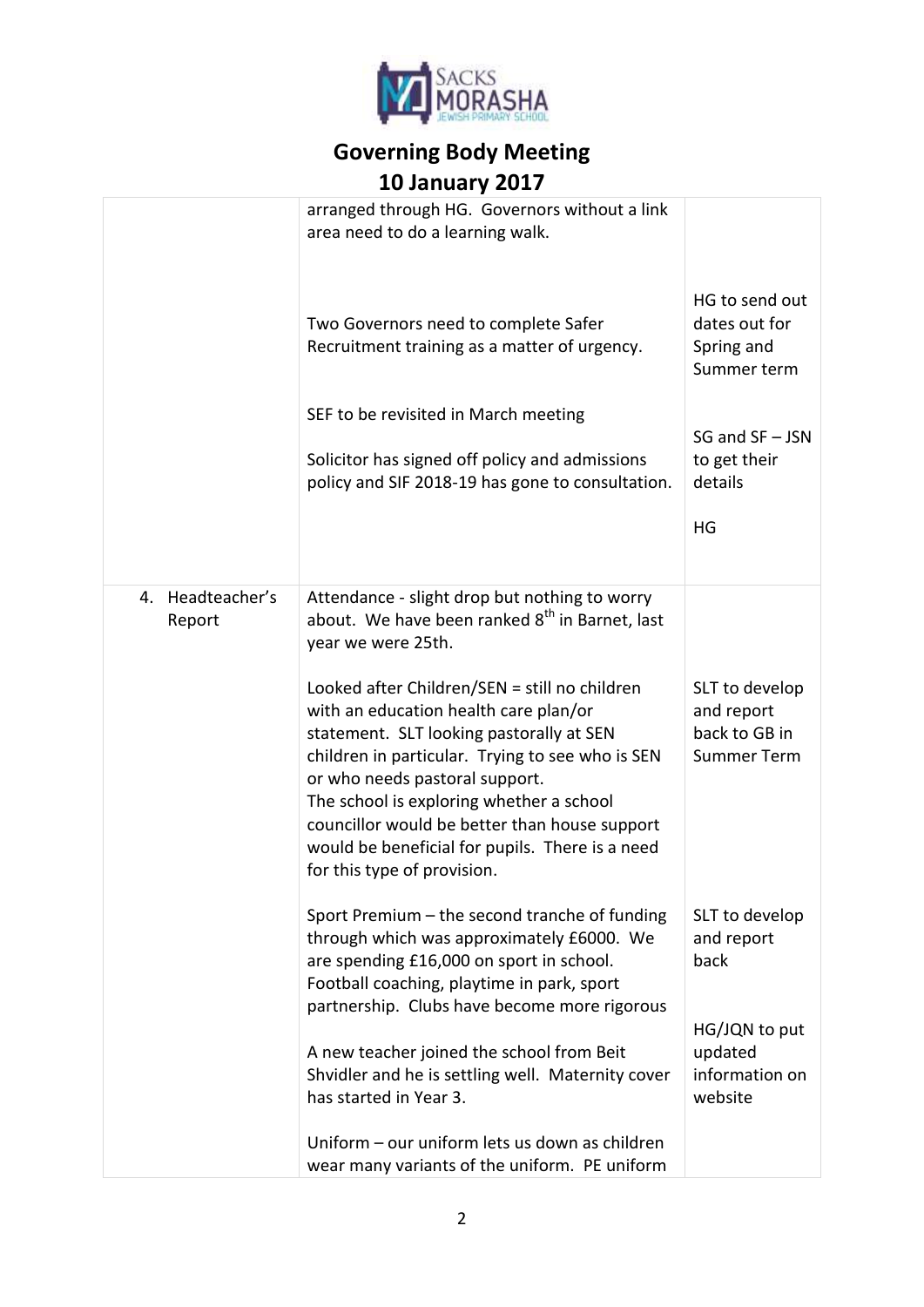

|               | needs to be looked at. Uniform is important as it<br>teaches about respect, dignity and following the<br>rules. The aim behind it would be that families<br>buy in to Morasha and develop the schools<br>identity.<br>Time frame: Reception 2017 to have new<br>uniform and one year's grace will be given for all<br>other years.<br>Data - Targets set for this year are:<br>90% of children will achieve expected standard<br>by EYFS. Nationally and comparable estimate 60<br>-70% of children to reach expected levels.<br>End of KS1 stats - 93% Reading, writing and<br>maths. End of KS2 89% reading, 92% Writing<br>and 82% maths.<br>Progress is good but our biggest area for<br>concern is writing.<br>Question: Why is maths in KS1 Predicted to be<br>lower than the other subjects under?<br>Answer: In KS1 this is subject specific.<br>Question: Does a one form entry school affect<br>the data?<br>Answer: Each child stands for a higher<br>percentage than in two form or three form entry<br>schools.<br>Question: Is the school adding value?<br>Answer: We doing ok in this area. But we also | HG, SG, LS, SF<br>to meet as a<br>working party |
|---------------|------------------------------------------------------------------------------------------------------------------------------------------------------------------------------------------------------------------------------------------------------------------------------------------------------------------------------------------------------------------------------------------------------------------------------------------------------------------------------------------------------------------------------------------------------------------------------------------------------------------------------------------------------------------------------------------------------------------------------------------------------------------------------------------------------------------------------------------------------------------------------------------------------------------------------------------------------------------------------------------------------------------------------------------------------------------------------------------------------------------------|-------------------------------------------------|
|               | need to look at progress.                                                                                                                                                                                                                                                                                                                                                                                                                                                                                                                                                                                                                                                                                                                                                                                                                                                                                                                                                                                                                                                                                              |                                                 |
| 5. Term Dates | There was a conversation held about term<br>dates.<br>Comment: Important to have degree of<br>consistency and it would concern GB if our<br>approach becomes about predicting what<br>parents would do instead of what the school                                                                                                                                                                                                                                                                                                                                                                                                                                                                                                                                                                                                                                                                                                                                                                                                                                                                                      |                                                 |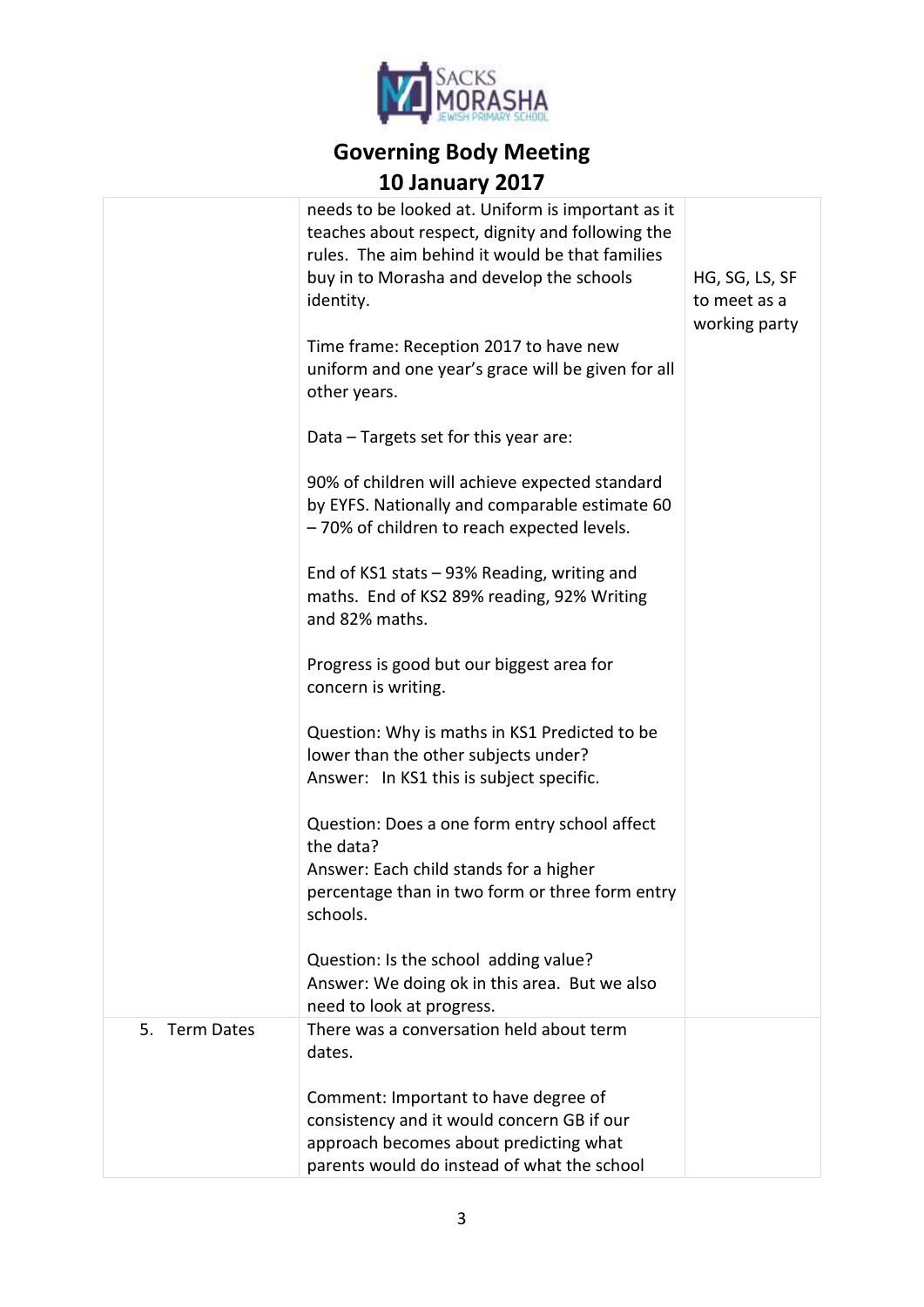

|                                              | should do.<br>How many families were away over Succot and<br>Pesach?<br>A: 13 for Pesach, around 9 for Succot and 17<br>before forWinter.<br>Q: Will having 1 day inset at the beginning be<br>difficult?<br>A: Not keen to start in August and so we will<br>have more twilights.<br>Term dates put to vote: Governors unanimously<br>agreed the term dates.                                                                                                                      |                                                         |
|----------------------------------------------|------------------------------------------------------------------------------------------------------------------------------------------------------------------------------------------------------------------------------------------------------------------------------------------------------------------------------------------------------------------------------------------------------------------------------------------------------------------------------------|---------------------------------------------------------|
| 6. Attendance<br>Policy                      | It is not a statutory policy and falls under<br>safeguarding.<br>We will send out the term dates and will then<br>follow with the attendance policy                                                                                                                                                                                                                                                                                                                                | HG and JM to<br>finalise and<br>send out to<br>parents. |
| Behaviour<br>7.<br>Policy                    | The policy has been amended to include the<br>reflection room and staff that have received<br>restraint training, as well as our policy on<br>restraint.<br>The behaviour policy should include that<br>teachers need to be role models and show<br>respect to the children.<br>Concerns raised about terminology and<br>wondered if some terms should be explained in<br>more details.<br>Who is the audience for this policy?<br>Governors ratified the policy subject to a date | HG to amend<br>policy                                   |
|                                              | change.                                                                                                                                                                                                                                                                                                                                                                                                                                                                            | JQN to update<br>the web site                           |
| Collaboration<br>8.<br>and Academy<br>Models | Lots of talk about multi academy trusts in the<br>community and a talk was held at JFS.<br>There are umbrella trusts which are different to                                                                                                                                                                                                                                                                                                                                        |                                                         |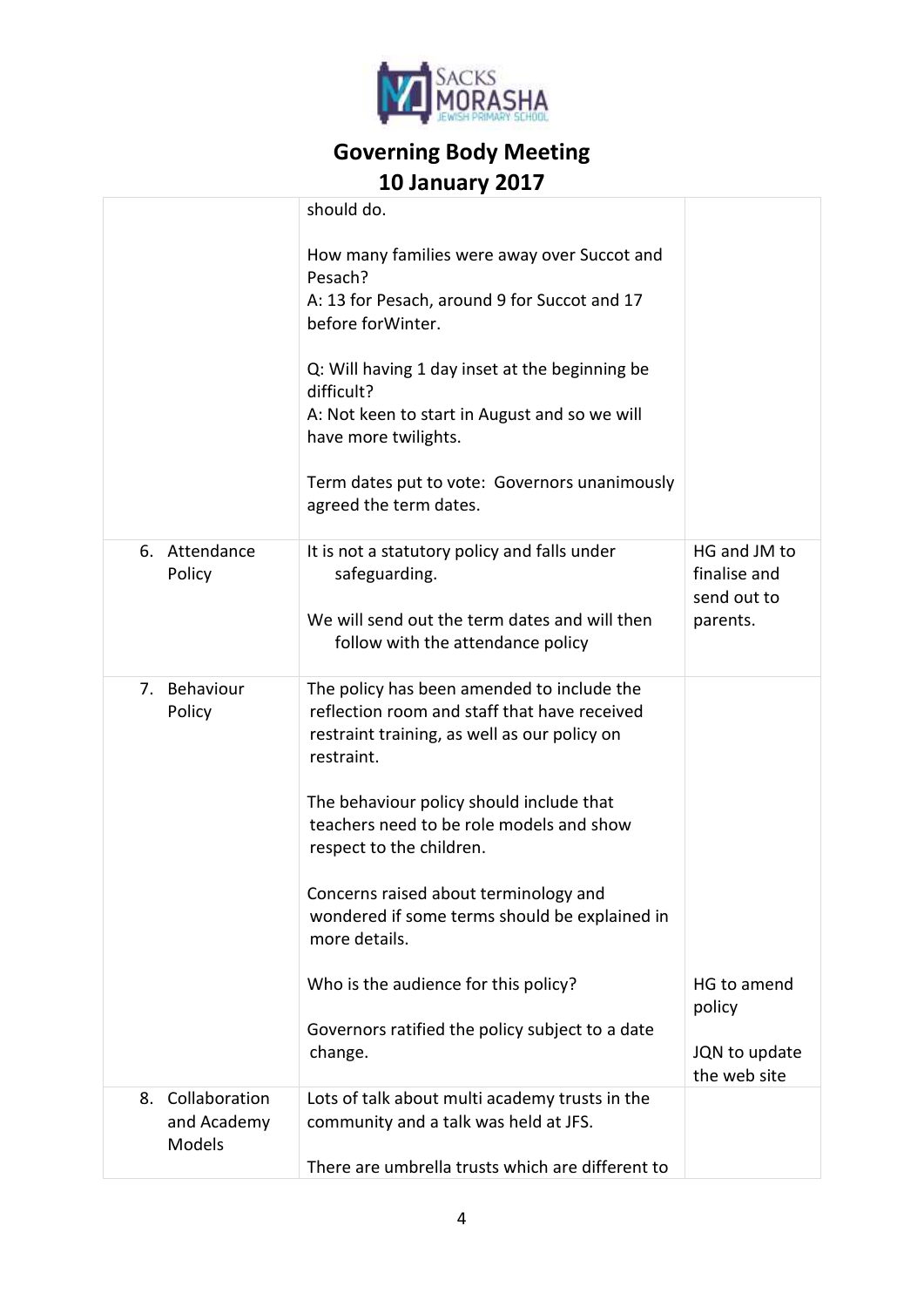

|                                  | multi-academy trusts. The DfE currently seem<br>to favour multi-academy trusts at present.                                                                                                                                                                                                        |                                          |
|----------------------------------|---------------------------------------------------------------------------------------------------------------------------------------------------------------------------------------------------------------------------------------------------------------------------------------------------|------------------------------------------|
|                                  | The school needs to become a MAT at some<br>point in order to achieve security. We need to<br>decide what we want from a MAT. We will lose<br>a certain amount of autonomy but not too<br>much.                                                                                                   |                                          |
|                                  | Key red flags are autonomy of ethos and<br>autonomy of control. Every MAT will be run<br>differently.                                                                                                                                                                                             |                                          |
|                                  | Concerns over financial sustainability over being<br>a one form entry school and not having a<br>substantial donation from the Trust year-on-<br>year.                                                                                                                                            |                                          |
|                                  | What are we prepared to share? Services,<br>teaching, ethos, procurement?                                                                                                                                                                                                                         | HG/JM/IM/CA/<br><b>NA</b><br>JM to speak |
|                                  | Working party should be created to work on our<br>position and the direction we may wish to move<br>forwards.                                                                                                                                                                                     | with JN to keep<br>him in the loop       |
|                                  | In the meantime, the governing body will<br>continue to engage in talks with the US.                                                                                                                                                                                                              |                                          |
| Admissions<br>9.<br>Consultation | Some parents have not been collecting tokens<br>but the rabbi has been signing off anyway. It is<br>an arrangement between the shul/rabbi and<br>parent and is not a matter for the school. Point<br>made that all siblings require SIF. We will revisit<br>the consultation in the next meeting. | JM to speak<br>with RJL                  |
| 10. Committees                   | Education $-$ Y5 & 6 there is an issue with<br>reading. Data from November confirms this.<br>Booster sessions are taking place for Y5 for<br>reading.                                                                                                                                             | LS to send<br>report to JM               |
|                                  | Writing is a priority and children continue to<br>write blogs and interviews in the newsletter.<br>Governors complimented this                                                                                                                                                                    |                                          |